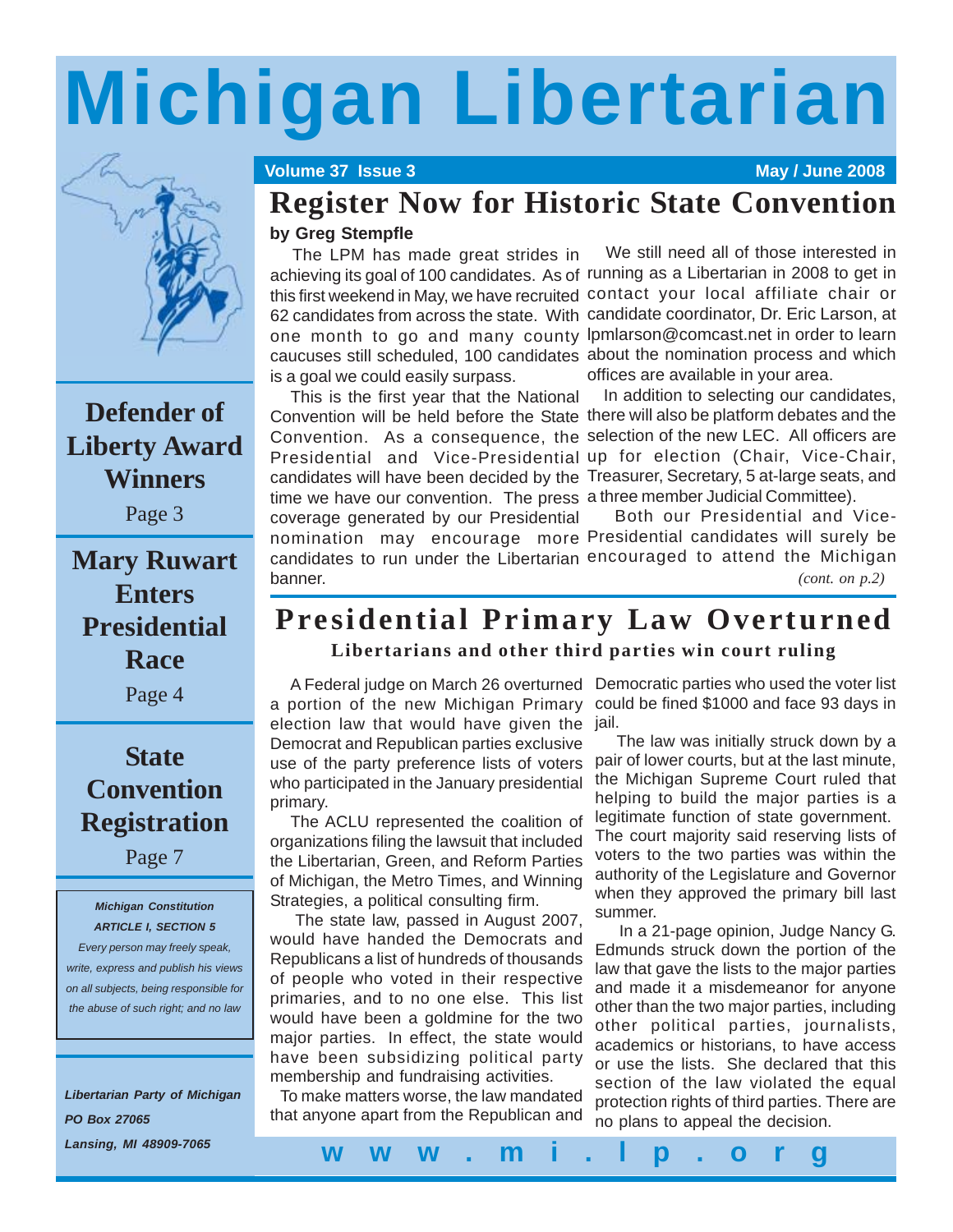# **LPM Officers and Directors**

| Chair                                      | <b>Bill Hall</b>      | whall@wnj.com                               |
|--------------------------------------------|-----------------------|---------------------------------------------|
| Vice Chair                                 | Erin Stahl            | vicechair.lec@earthlink.net                 |
| Secretary                                  | <b>Emily Salvette</b> | salvette@umich.edu                          |
| Treasurer                                  | Nicole Michalak       | lpmtreasurer@gmail.com                      |
| At-Large Director Jim Allison              |                       | jim.e.allison@gmail.com                     |
| At-Large Director Tom Bagwell              |                       | lpwcchair@yahoo.com                         |
| At-Large Director Eric Larson              |                       | Ipmlarson@comcast.net                       |
| At-Large Director Greg Stempfle            |                       | stempfle@hotmail.com                        |
| At-Large Director vacant                   |                       |                                             |
| Judicial Committee Scotty Boman            |                       | scottyeducation@yahoo.com                   |
| Judicial Committee Jerry Bloom             |                       | jerryliberty@hotmail.com                    |
| <b>Judicial Committee Leonard Schwartz</b> |                       | leonard@leonardschwartz.us                  |
| Newsletter                                 | Greg Stempfle         | stempfle@hotmail.com                        |
| Database                                   | Ben Bachrach          | BenBachrach@gmail.com                       |
| Membership                                 | Tom Bagwell           | lpwcchair@yahoo.com                         |
| Affiliates                                 | Erin Stahl            | vicechair.lec@earthlink.net                 |
| Speakers Bureau                            | Jim Allison           | jim.e.allison@gmail.com                     |
| <b>Political Director</b>                  |                       | Leonard Schwartz leonard@leonardschwartz.us |
| Campaigns                                  | Eric Larson           | Ipmlarson@comcast.net                       |
| Media                                      | Mark Norrod           | media@michiganlp.org                        |
|                                            |                       |                                             |

Subscribe to *LPM Online,* the weekly email newsletter of the LPM. Sign up at:

**http://www.mi.lp.org**

# **Newsletter Information**

The *Michigan Libertarian* is published bimonthly as the official newsletter of the Libertarian Party of Michigan Phone: (888) FREE-NOW

#### **Submissions:** Please email articles and advertising to **MichiganLibertarian@Gmail.com**

or mail payment to:

Libertarian Party of Michigan Newsletter Advertising PO Box 27065 Lansing, MI 48909-7065

**Deadline:** The next deadline for submission of articles and advertising is July 7, 2008.

**Advertising Rates:** Full Pg \$100, Half Pg \$50, Quarter Pg \$25. 25% discount for LPM Candidates, 50% discount for LPM Affiliates. No personal ads.

**Visit:** http://www.mi.lp.org/Newsletters for more information.

# **LP of Michigan State Convention**

*(cont. from p.1)*

Convention. In any event, we will do our best to secure presidential campaign material at National to distribute to our membership in Romulus.

 The evening banquet will feature Shikha Dalmia, a senior analyst at Reason Foundation, a free market think tank. You may remember Dalmia from her 8 years at the Detroit News as an editorial writer. She will speak on open borders and immigration policy, a subject sure to spark lively debate.

A few more notes on the convention:

 I am in possession of several boxes of current literature for LPM candidates which I will distribute to affiliates and candidates at the Convention. There are three brochures available. One is about keeping government busybodies off your back and is a more generic libertarian piece, while the others are more issue specific. One of these is geared toward small businesses and the other opposing racial preferences.

 The Wayne County LP will be hosting a suite throughout the day for delegates to relax. Candidates will have the opportunity to have a good quality candidate photo taken.

# **Correction**

#### **by Will Tyler White**

 An article in the previous issue of Michigan Libertarian about closing the Lansing office listed me as the author, although I did not write it or approve it.

 To set the record straight: the Capital Area affiliate negotiated a reduced rate for the Lansing office to keep the option open for the next LEC to be elected in June. It was not "free" as the article stated. Furthermore, I did not propose, and I am not soliciting monthly pledges to pay the office rent. It has always been my position that the Lansing office be supported from the general fund. A cost/benefit analysis shows that closing the Lansing office is not a big money saver and in fact has many drawbacks. This analysis is posted on the e-newsletter and at groups.yahoo.com/group/MichiganLibertarian Download it and do your own analysis, then bring your opinion to the June convention and let the LEC know what you think.

 If we are serious about being an effective political party, we need to be lobbying in Lansing for changes in election law, or filing suit against bad laws like the 2008 Primary, which was thrown out! That is the best way to show the general public (and the R's & D's) that we are a positive force for change. Sure, having a lot of candidates is good publicity, but if they do not get elected we look like perennial losers. We ran 115 candidates in 2000 and what good did it do us?

 When people see meaningful results that the average person can appreciate, then they will jump on our bandwagon.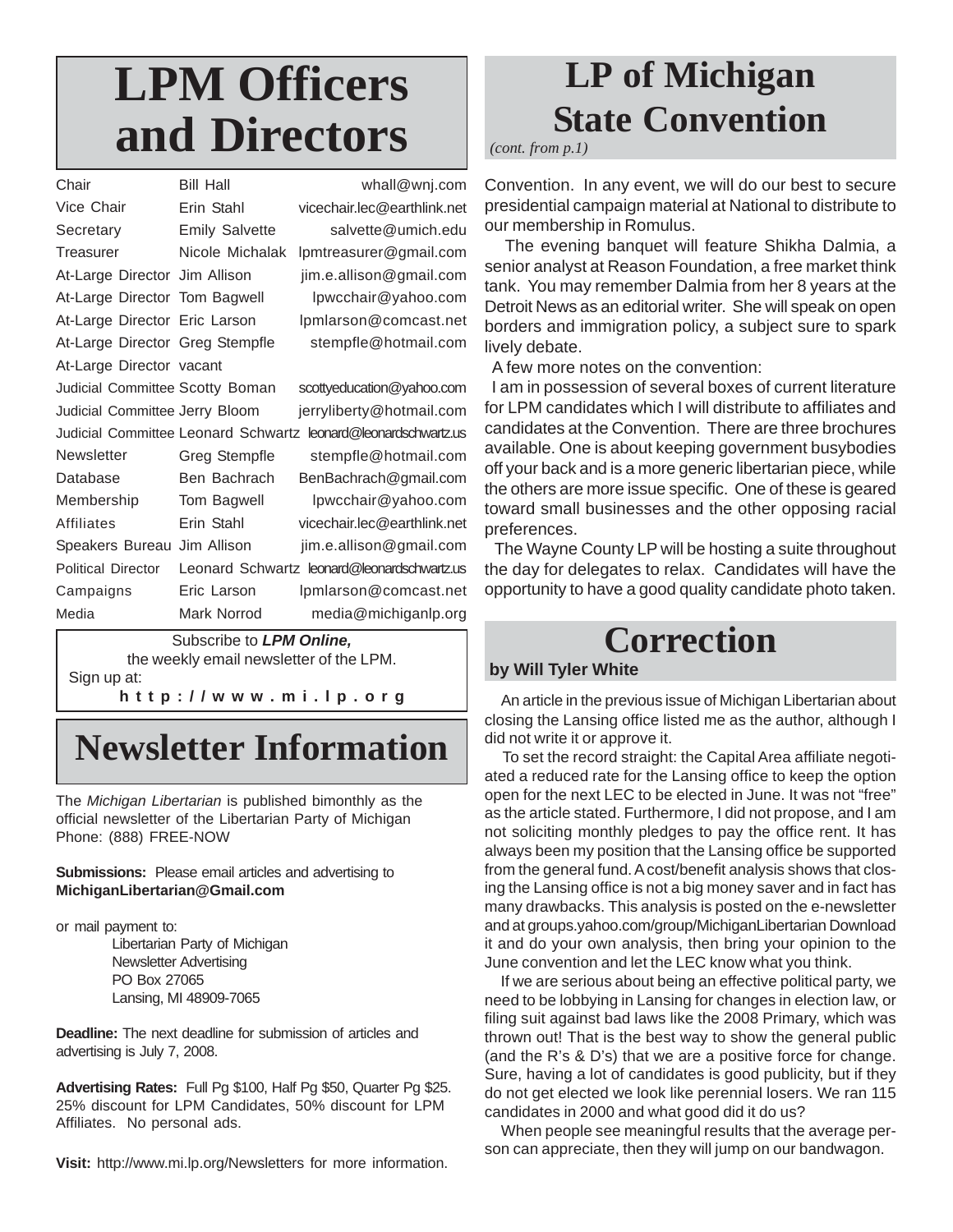# **Campaign Conference Recap**

#### **by Greg Stempfle**

 Campaign season for the LPM got underway March 8<sup>th</sup> when 45 candidates and activists met in Livonia for our candidate training conference at the Best Western hotel. Organized by LEC members Erin Stahl and Greg Stempfle, this event featured guest speakers addressing different aspects of campaigning for office.

 Leonard Schwartz, the Political Director for the LPM went over the paperwork requirements to be a candidate. The process is surprisingly straightforward. For most offices, there are only 3 short forms to fill out, which are available on the Michigan Secretary of State website. For most offices, unless you spend more than a certain amount (\$1,000 for State offices, \$5,000 for Congress), you are exempt from filling out campaign finance paperwork.

 Dealing with the media was an important topic covered. Tim O'Brien, from the Small Government Alliance, spoke about paid media and Erin Stahl spoke on earned media.

 Hazel Park Councilman Andy LeCureaux and Libertarian, talked with the crowd about reaching out to voters. He is certainly familiar with this as LeCureaux had been re-elected to the council 3 times.

 Two representatives from Libertarian Presidential campaigns spoke to the crowd prior to straw poll voting. David Yardley from Kalamazoo spoke on behalf of Michigan's own Bob Jackson, who has subsequently dropped out of the race and endorsed Bob Barr. Mark Schreiber spoke on behalf of the Wayne Allen Root camp. Results of the straw poll are on page 4.



*Leslie Roszman, Scotty Boman, and Martin Howrylak*



*Campaign Conference Speakers; Bill Hall, Leonard Schwartz, Andy LeCureaux, and Tim O'Brien*

 Three Defender of Liberty Awards were also presented. The Spokesperson for Liberty Award was given to Leslie Roszman. Leslie was the Michigan Coordinator for the Ron Paul campaign. There was an incredible outpouring of support for Ron Paul leading up to the cold January primary. It seemed his name was everywhere you looked. Paul's 4th place in Michigan had been his best showing up til that point.

 A second Spokesperson for Liberty Award was given to Troy Councilman Martin Howrylak. Martin has been serving the residents of Troy by being a vocal critic of government waste in the city. Martin has been a popular and dedicated board member.

 The Promoter of Liberty Award went to Scott Avery Boman. Scott has been one of our strongest and consistent candidates since the early 90s. Scott has also served as past Chair of the party and has been promoting the LP in the Detroit Area for that long. Scott was endorsed by the Detroit News when he ran for City Council in 1997.

 For those who missed the conference, video footage of the presentations has been uploaded to the LPM's website at, http://www.michiganlp.org/ Shared%20Documents/Resources.aspx Special *Defender of Liberty Award Winners;* thanks to Dr. Erwin Haas for recording the conference.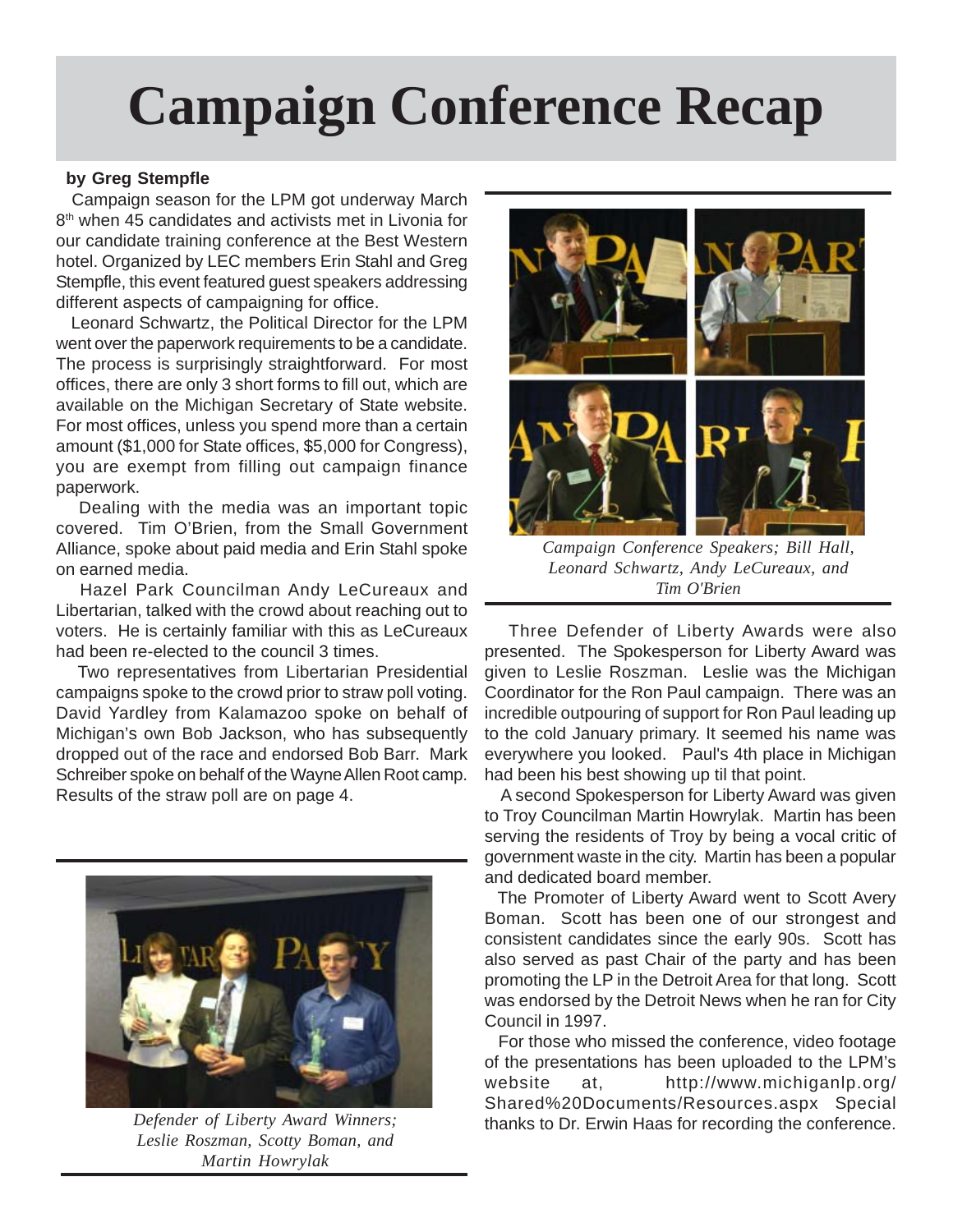# **Affiliate Events and News**

**by Greg Stempfle**

## **Mary Ruwart in, Bob Jackson Out**

 Presidential candidate Bob Jackson, from Constantine, suspended his campaign on April 7th. Jackson writes on his site, "When a better candidate appears it is good to recognize it. I have terminated my campaign in favor of full support to Bob Barr and I encourage you to also support Bob Barr."



 Another native Michigander, Mary Ruwart, has thrown her hat into the ring. Mary was a longtime activist and candidate in the LPM for years. She is the bestselling author of *Healing Our World: The Other Piece of the Puzzle*. Mary has a PhD in biophysics and spent 19 years as a research scientist at Upjohn Pharmaceuticals. She

*Presidential Candidate Mary Ruwart*

has also written extensively on the subject of government regulation of the drug industry. In 2002, libertarians launched an unsuccessful lobbying campaign to get Dr. Ruwart appointed as Commissioner of the FDA.

| <b>LPM Presidential Straw Poll Results</b> |  |  |
|--------------------------------------------|--|--|
| <b>March 8, 2008</b>                       |  |  |

| Wayne Allyn Root       | 11 (37%) |
|------------------------|----------|
| <b>Bob Jackson</b>     | 8 (27%)  |
| Ron Paul               | 2(7%)    |
| Steve Kubby            | 2(7%)    |
| <b>Christine Smith</b> | 2(7%)    |
| Mary Ruwart            | 1(3%)    |
| <b>Walter Williams</b> | 1(3%)    |
| George Phillies        | 1(3%)    |
| Daniel Imperato        | 1(3%)    |
| None of the Above      | 1(3%)    |
|                        |          |

Since this poll was taken, Mike Gravel, Mary Ruwart, and Bob Barr have announced their candidacy while Bob Jackson has dropped out.

## **Wayne County**

The LP of Wayne County will hold its nominating caucus on June 5th at Dimitiri's on the Avenue in Dearborn on Michigan Avenue. This is where candidates are encouraged to fill out their paperwork. We will also need to elect officers for the upcoming year at this meeting.

## **Dearborn Heights/Redford**

Supporters of the effort to recall Michigan Speaker of the House Andy Dillon have turned in more than 15,000 signatures to place recalling the Democrat on the next scheduled election. Only 8,700 are needed. Dillon was one of the chief officials behind last years \$1.4 billion tax hike passed by the Legislature to balance the state budget. Only two lawmakers have been recalled in Michigan and no Speaker of the House has ever faced such a challenge. Expect many court battles before August.

## **Lansing**

Efforts to place a medical marijuana ballot proposal before voters have finally succeeded. The Secretary of State has officially certified the proposal. Signature gatherers led by the Michigan Coalition for Compassionate Care submitted more than half a million names to the state last year. Polls consistently and overwhelmingly show that the public supports this issue.

## **Hazel Park**

## **Andy LeCureaux enters Dem Primary**

Andy LeCureaux has announced his intention to seek the Democratic nomination for State Legislature in his home district of 27. LeCureaux, a four term councilman and frequent Libertarian candidate for Congress lives in an overwhelmingly Democratic district and felt his chances of victory would be easier under that party banner. Several libertarians have had success running as Republicans so it will be interesting to see how Andy pulls off the switch to Democratic politics. LeCureaux plans to embrace his libertarian positions while on the campaign trail. Often elected Republicans who did not toe the GOP line are referred to as RINOS (Republicans In Name Only). Could Andy become the first in a new breed of **D**INOS?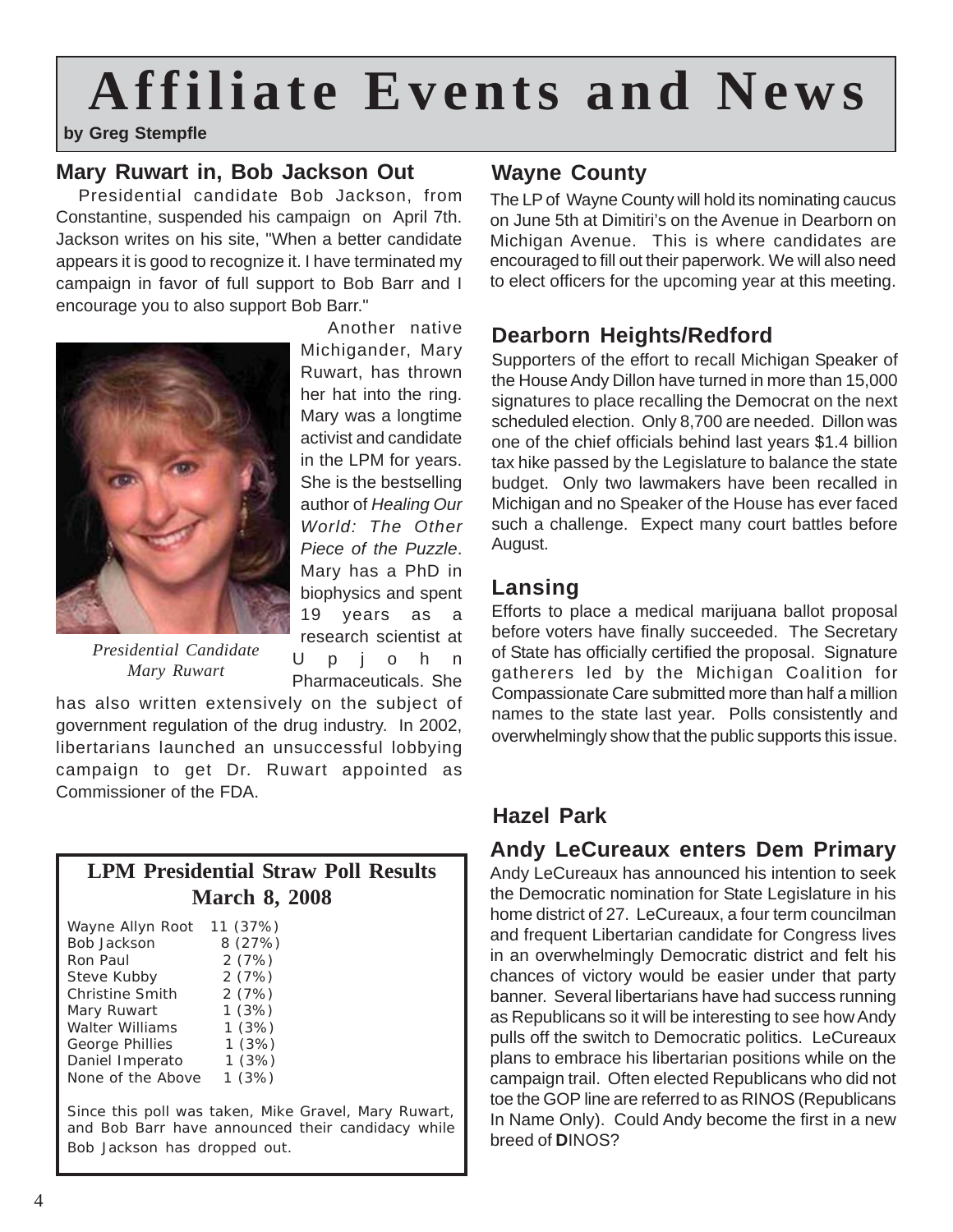# **Affiliate Events and News**

# **Upcoming Events**

#### **May 13, 2008**

Republican and Democrat filing deadline for primary election

#### **May 14, 2008**

Oakland County Nominating Caucus Sila's Restaurant, two blks. East of Greenfield on the south side of 12 Mile Rd. 7:30 meeting time.

#### **May 22-26, 2008**

National Libertarian Convention, Denver

#### **June 5, 2008**

Wayne County Nominating Caucus Dimitiri's on the Avenue, 14316 Michigan Ave, Dearborn, 7:30 meeting time.

**June 7, 2008** State Convention, Romulus -Nomination of candidates for public office

**August 5, 2008** Primary Election

**November 4, 2008** General Election

## **Platform Committee Accepting Changes by Greg Stempfle**

 At the upcoming state convention, a portion of the business session will be devoted to the consideration of changes to the LPM platform. This year's Platform Committee will be chaired by Greg Stempfle. Traditionally, one member from each of the 5 largest affiliates meets to discuss the proposed changes prior to the convention and to give its recommendation to the membership. This year, I will consider including members from outside these affiliates to serve on the committee. Please send any proposed changes to the party platform to stempfle@hotmail.com. The current platform of the LPM is found at

http://www.michiganlp.org/Shared%20Documents/ Platform.aspx

 Please note, there will be no bylaws changes debated at this convention. Only during odd-numbered years do these occur so that we can spend more time on candidate selection.

# **Candidate Platforms**

### **by Leonard Schwartz**

 What planks should be in your candidate platform? That depends on whether you want to get many votes. Many Libertarians don't care whether they get many votes. To them, being a candidate is a form of selfexpression - an opportunity to state their views on issues. They don't care if voters consider these views bizarre or ridiculous. Some Libertarians, often called "macho-flashers," even prefer to shock voters with views that voters consider outrageous.

 This essay provides advice to Libertarians who want to get many votes.

 1. Your platform should discuss only issues that are relevant to the office you seek. For example, if you are running for the state legislature, don't discuss national or local government policy. Alternatively, if you want to discuss national issues, run for Congress. If you want to discuss local issues, run for a local office, etc. If you are running for an executive position, like county sheriff or township clerk, emphasize changes that you could make without getting approval from the legislature.

 2. An important rule in politics is that voters aren't looking for reasons to support a candidate. They are looking for reasons to oppose a candidate. Therefore, if you have a platform that contains 30 planks, you give voters 30 possible reasons to oppose you. If you have a platform that contains 10 planks, you give voters only 10 possible reasons to oppose you. Therefore, if you want to get many votes, have a platform with few planks. Emphasize planks that voters consider most important.

 3. Select policies that distinguish you from your Democratic and Republican opponents. Select policies where many voters prefer your plank over that of one and preferably both of your opponents. For example, ending the war on herbal medicine is a good issue for candidates for Congress and the state legislature.

 4. Your website should provide a short justification for each plank. So should other campaign material, if space allows. It should persuade undecided voters that your plank is correct. Utilitarian reasons alone usually aren't sufficient. As Richard Ebeling said, and Jacob Hornberger often repeats, "No one has ever gone to the barricades for the sake of a cost-benefit analysis." You should rouse their emotions. You want voters to agree that your opponent's position is stupid or immoral.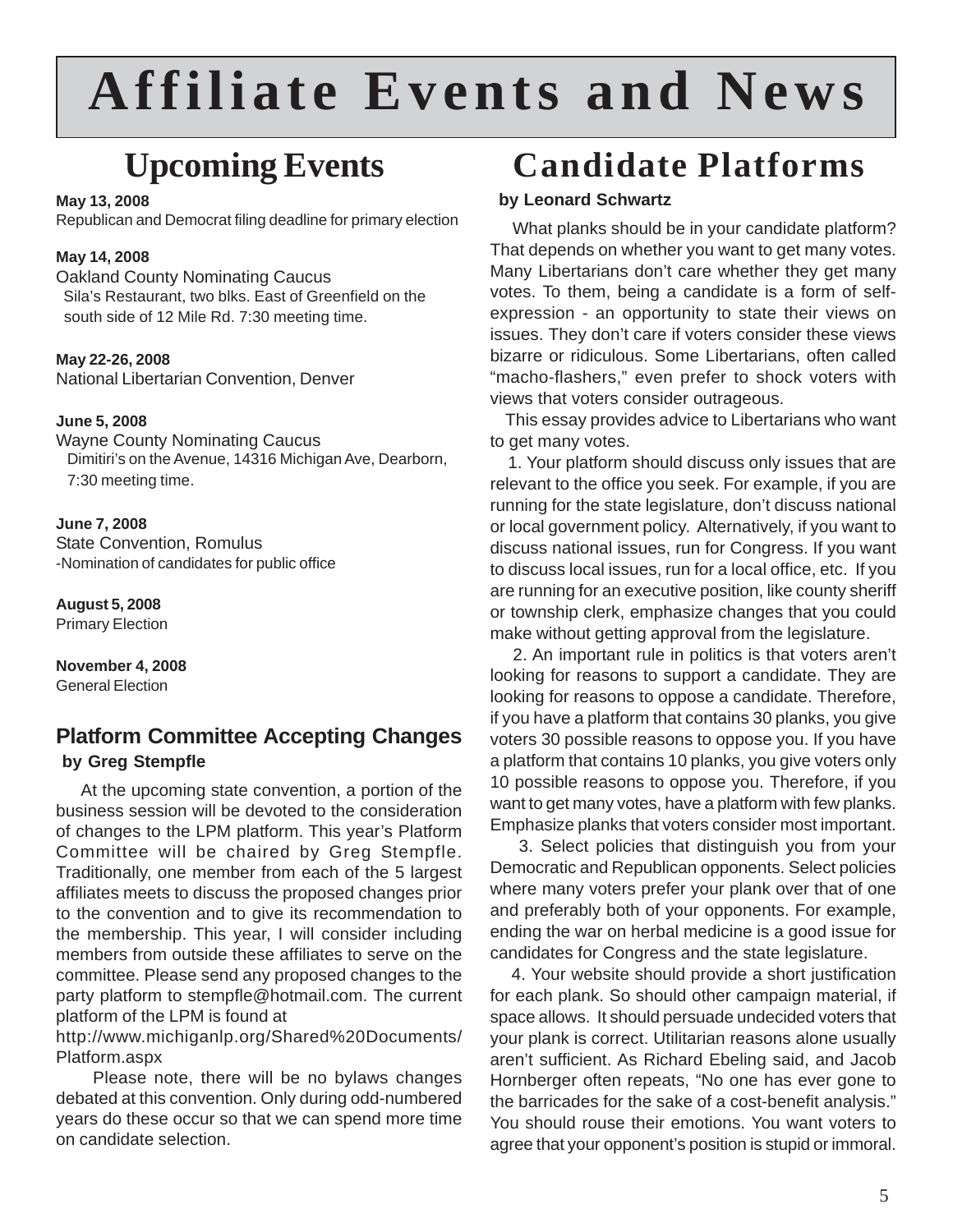# **60 Candidates and Counting!**

### **by Bill Hall**

 United States Senate and Augusta Township Trustee. Macomb County Commissioner and the State Board of Education. Eight of 15 US Congressional seats (so far). Letters, emails and telephone calls and messages are streaming in from Libertarians all across the state; Libertarians eager to step forward, and make a difference this year as a Libertarian Party candidate.

 On June 7 the LP of Michigan will meet in convention in Romulus to nominate its candidates for the November 4 general election. Never in the history of the LPM have so many Libertarians announced their interest in seeking the Libertarian nomination this far in advance of the convention. Six weeks prior to the convention we have 60 potential candidates, more than all the 57 candidates who ran in 2006! On March 8, our 2008 Campaign Conference was packed with 45 people anxious to learn more about how they could run effective campaigns.

 Earlier this year, we announced the goal of running at least 100 candidates in 2008. Given recent history, this was quite ambitious, and a real "stretch" goal. But freedom-lovers recognize the great opportunity we have here in Michigan. A state economy that is a disaster, in large part due to those bipartisan bozos in Lansing. The opportunity to run against incumbents who raised taxes, and raised taxes again. The ability to tap into the unrest, and enthusiasm, that fueled the Ron Paul Revolution. The prospect for running on a ticket that includes an excellent Libertarian Presidential candidate, sure to make waves with the political establishment.

 We need you to volunteer to run for office in 2008. Unless we are on the ballot and present ourselves as a legitimate party by running candidates, we will never gain credibility with the media. No matter how much or little campaigning you do, your presence on the ballot is vital. Even if you run only as a name – you will be serving an important role by giving our other candidates who are running active campaigns instant credibility and support.

 We have the plans, and the volunteer commitment to provide candidates like you support in training, web sites, position papers and filing the campaign paperwork. Become a part of the team. Make that commitment. Pursue freedom in Michigan, by becoming a Libertarian Party candidate.

 Contact our candidate coordinator, Dr. Eric Larson, today at lpmlarson@comcast.net. Write us at P.O. Box 3685, Grand Rapids, MI 49501-3685. Call us at 1-888- FREENOW. Attend the state convention in Romulus on June 7. Don't wait, become a candidate today!

### **Partial List of Announced Candidates**

Leonard Schwartz Bill Hall Jeff Steinport Daniel Kelzer Joesph Rosenquist MSU Trustee Darryl Schmitz Eric Larson Tom Bagwell Scotty Boman Dan Johnson Erwin Haas Carolyn Langlois Richard Bowerman Richard Gach Mark Byrne John Vico Greg Stempfle Tim Beck Greg Creswell Erin Stahl Adam Goodman Dan Flamand Rodger Young Neil Galbraith JR Udvadia Bill Wenzel Larry Orcutt Tracey McLaughlin Matt Friar Mike Orcutt Bill Bradley Pat Steinport David Brown Devon Smith Allitta Hren Scott Alexander Mike Brylewski Tom Workun Michael Marotta Bill Parker Jamie Lewis Bill Gelineau Krista Goodman Steve Nickelson John Stedman Dan McDougall Chester Hill George Nelson Howard Merritt Dan Livingston Steve Van Til

Vice-President State Board of Education State Board of Education WSU Board of Governors MSU Trustee U-M Board of Regents U-M Board of Regents US Senate Congress #2 Congress #3 Congress #4 Congress #7 Congress #9 Congress #10 Congress #12 Congress #15 State House #2 State House #3 State House #24 State House #26 State House #42 State House #47 State House #52 State House #87 State House #72 State House #73 State House #74 State House #76 State House #77 State House #80 State House #86 State House #87 State House #99 State House #102 State House #106 Macomb County Commissioner Macomb County Commissioner Washtenaw County Sheriff Cass County Sheriff Kent County Commissioner Kent County Clerk Augusta Township Trustee Kent County Treasurer Kent County Sheriff TBD TBD TBD TBD TBD **TBD**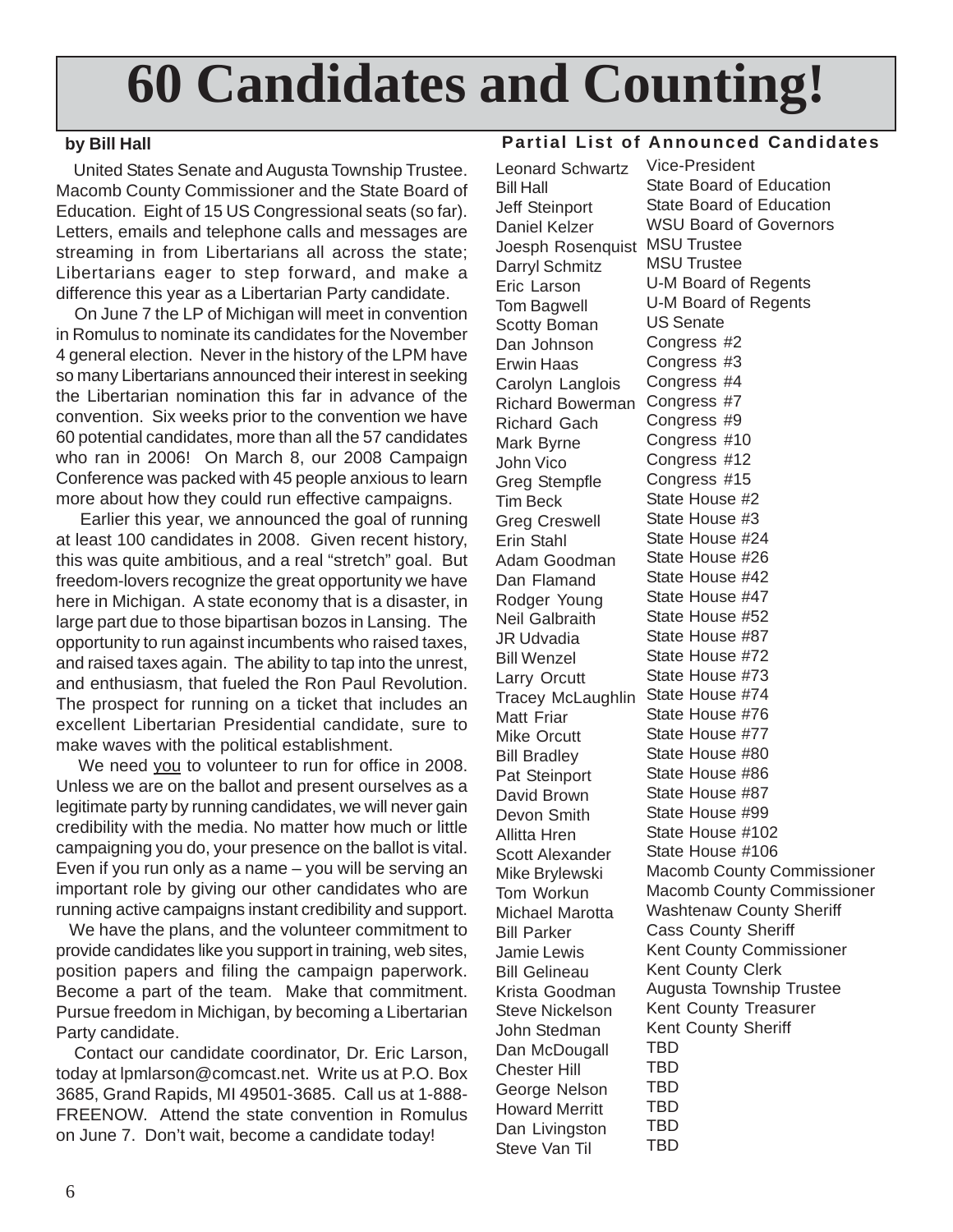## Libertarian Party of Michigan - Annual Convention June 7, 2008

## *Register now …..*

Best Western – Gateway (Metro Airport) 9191 Wickham Romulus, MI 48174



**The Party of Principle**

**Reserve your room:** 

- **via phone 734-728-2800**
- **Group Code: CGLPM**

**Rates are valid until May 5, 2008. We reserved a fairly large number of rooms, but suggest booking ASAP.**

LPM Business Convention 9am-4pm Candidate Nomination Annual Banquet 5:30pm-9pm Great Speakers! Fun and Relaxation

| <b>Business Registration and Hospitality</b> | \$15 |
|----------------------------------------------|------|
| Afternoon Luncheon w/ Speaker                | \$15 |
| $LPUSA - Candidates$                         |      |
| <b>Evening Banquet</b>                       | \$55 |
| <b>Buffet Dinner</b>                         |      |
| <b>Featured Speaker:</b>                     |      |
| Shikha Dalmia,                               |      |
| Senior Analyst at the Reason Foundation      |      |

Entire Package \$85

| <b>Room</b> Type | Rate     |
|------------------|----------|
| <b>Doubles</b>   | \$84.99  |
| <b>Kings</b>     | \$74.99  |
| Jacuzzi          | \$119.99 |
| <b>Suites</b>    | \$159.99 |

| <b>CONVENTION</b><br><b>REGISTRATION:</b><br>Mail to:                                              | Name(s):                                                                                                                                                              |                                                          |  |
|----------------------------------------------------------------------------------------------------|-----------------------------------------------------------------------------------------------------------------------------------------------------------------------|----------------------------------------------------------|--|
| <b>LPM Convention 2008</b><br>c/o Bill Gelineau<br>2789 Kissing Rock SE<br><b>Lowell, MI 49331</b> | # Convention Attendees<br># LATE Attendees (after May 25, 2008)<br># Luncheon Attendees<br># Banquet Attendees                                                        | @ \$15<br><b>@</b> \$20<br>$(a)$ \$15<br><i>(a)</i> \$55 |  |
| 0r<br>www.mi.lp.org                                                                                | # Michigan Membership Renewal<br>$(a)$ \$25<br>(Attendees intending to vote as delegates must be a member of either the Michigan or<br>National Party by May 7, 2008) |                                                          |  |
| Note: After May 25,<br><b>Luncheon and Banquet are</b><br>"as available"                           | Total enclosed (check or money order)<br>Make check payable to: Libertarian Party of Michigan                                                                         |                                                          |  |